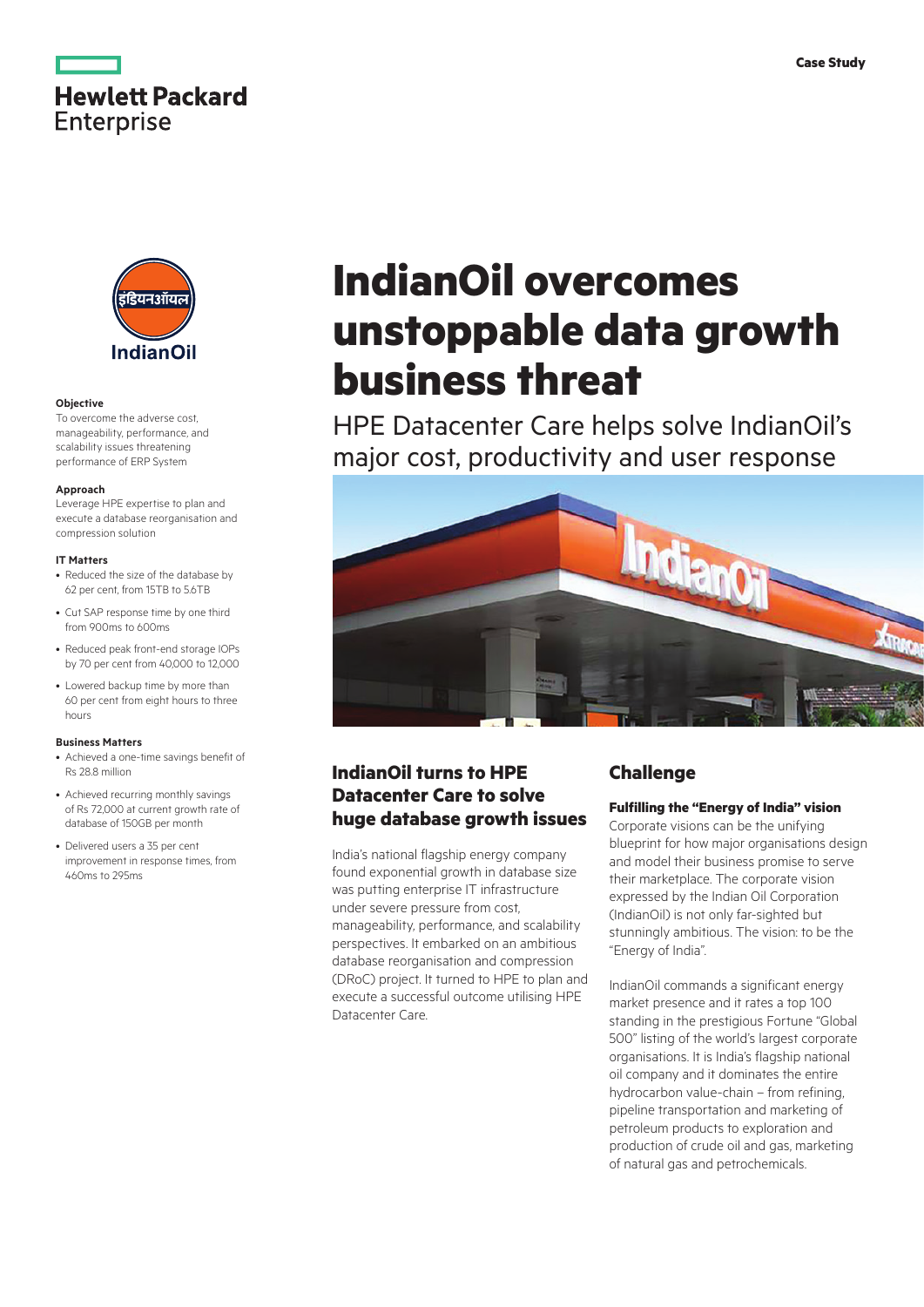"This was a very complex job in view of limited storage resources. Due to the huge database size of 15TB, the space needed to be created by moving other databases and reconfiguring the storage as per SAP requirement without disturbing the complete landscape. HPE planned and carried out the complete job perfectly."

– Rajiv Chawla, executive director, Corporate Information Systems, IndianOil

For more than half a century, IndianOil has been helping to meet the country's energy needs. Its 34,000-strong workforce today is responsible for delivering over 49 per cent of India's petroleum products market share, 31 per cent of national refining capacity, and 71 per cent of downstream sector pipelines through capacity.

IndianOil's critical business backbone – its corporate data centre – caters to almost 700 locations in every corner of India. Its SAP Enterprise Resource Planning (ERP) system had swelled one hundredfold from its initial 150GB size when it was commissioned in 2001 to 15TB by the beginning of 2014.

#### **Unstoppable exponential growth of data**

Besides ensuring sufficient storage space, the ERP system has to provide optimum response time to thousands of concurrent users and satellite systems so they can carry out the business activities in an efficient manner.

The exponential growth in database size was putting enterprise IT infrastructure under severe pressure from cost, manageability, performance, and scalability perspectives. As a result, the company found itself grappling with the issues of higher storage costs, deterioration in response times, and massive backup/restore time limitations.

The unstoppable increase in data volume meant that these elements were all combining to create multiple layers of complexity in managing the data centre that was running online business transactions on the SAP ERP system.

#### **Satisfying demand for applications and analytics**

Timing was critical because IndianOil found itself increasingly having to anticipate and satisfy the requirement to run an increasing number of applications and faster analytics. In mid-2014, IndianOil took a proactive position and with support partner, Hewlett Packard Enterprise (HPE), began planning the best approach to address this challenge.

IndianOil general manager IT, Deepak Agarwal, explains: "New business requirements such as analytics need high storage space, which was not available in the existing storage due to the big database size. The need to increase storage space every time for new requirements had to be continuously met by augmenting hardware as well as performance tuning of SAP/ Oracle software. Such a process had adverse impacts on operational response time and efficiency, plus serious cost implications."

Agarwal notes that the database response time had also deteriorated to about 60 per cent of the total SAP ideal response time: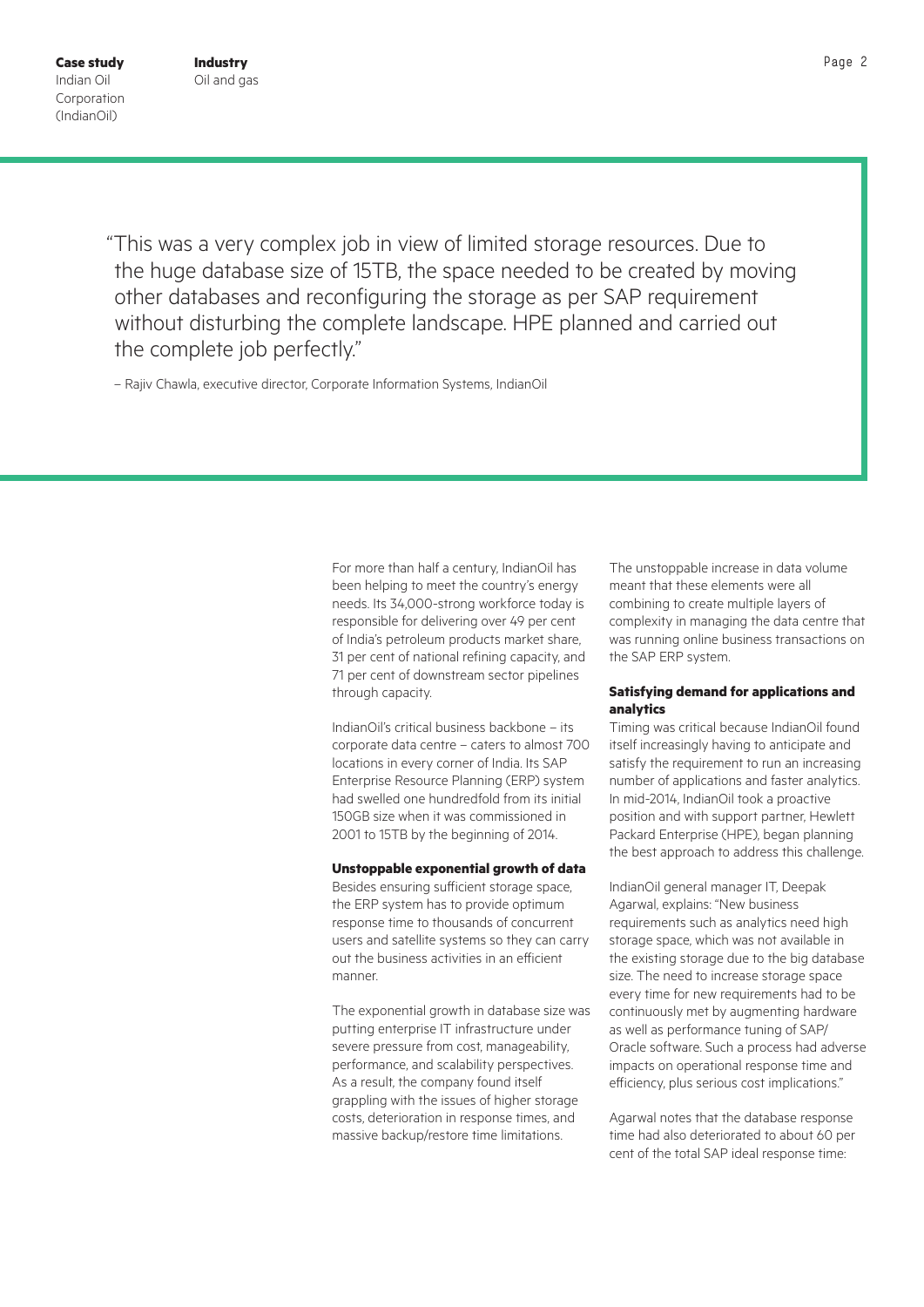## **Case study** Page 3 Indian Oil **Corporation** (IndianOil)





"Peak front-end storage IOPs of around 40,000 were being observed." At this point, the company decided to initiate a Database Reorganisation and Compression (DRoC) project that would reduce the size of the SAP ERP database to manageable limits. SAP has been running on an HPE platform comprised of HPE servers, storage and software for many years.

IndianOil has always relied on HPE Technology Services Datacenter Care for mission-critical support. This service helps IndianOil deliver a stable IT environment while optimizing costs and IT resources. It also ensures that all systems are kept up to date with recommended patches and system updates, which helps to avoid unplanned downtime.

# **Solution**

Agarwal recalls the pivotal decision: "To opt for the trusted services of HPE to help our in-house team in carrying out the complete project. The onsite HPE engineers could see the day-to-day issues we were facing. As a result of feedback and regular monthly meetings we reviewed and discussed what actions would deliver us an end-to-end solution. The issues were fully explored, even beyond the mandate and scope we initially gave to HPE. The HPE team brought professional neutrality to the project and we respected that."

## **Clever mix to avoid huge additional storage space**

"During a pilot programme we learned that we required huge additional storage space to the tune of an extra 48TB. HPE demonstrated how we could achieve the same effect through clever mixing of different storage and disk configurations at different sites. HPE proposed enterprise disk array storage for mission-critical converged infrastructure where constant access to data is required, even in the event of a disaster."

Three storage disk array systems – HPE XP P9500, HPE XP24000 and HPE XP12000 – were allocated and configured by a dedicated HPE team as a prerequisite for the project, and one of each was installed in

the three data centres. Agarwal credits the HPE planning and coordination with IndianOil's in-house team for ensuring the execution of the plan was completely successful.

He adds: "The online compression and reorganisation of the SAP database took less than two months and was carried out online without any downtime during the process. The utmost care was taken not to impact performance for the end-users who needed to carry out their usual transactions in SAP. The only downtime taken was for conversion of system files."

# **Benefits**

The immediate benefits to IndianOil's business operations range from significant cost savings, to increased productivity, improved user response time, and greater flexibility in leveraging new applications.

Agarwal's verdict: "From the beginning of 2015, the successful allocating and reconfiguring of storage at three data centres means our end-users are getting better response times and we have the space and ability to take on board new applications and handle analytics requirements. We can now do so without increasing our IT costs.